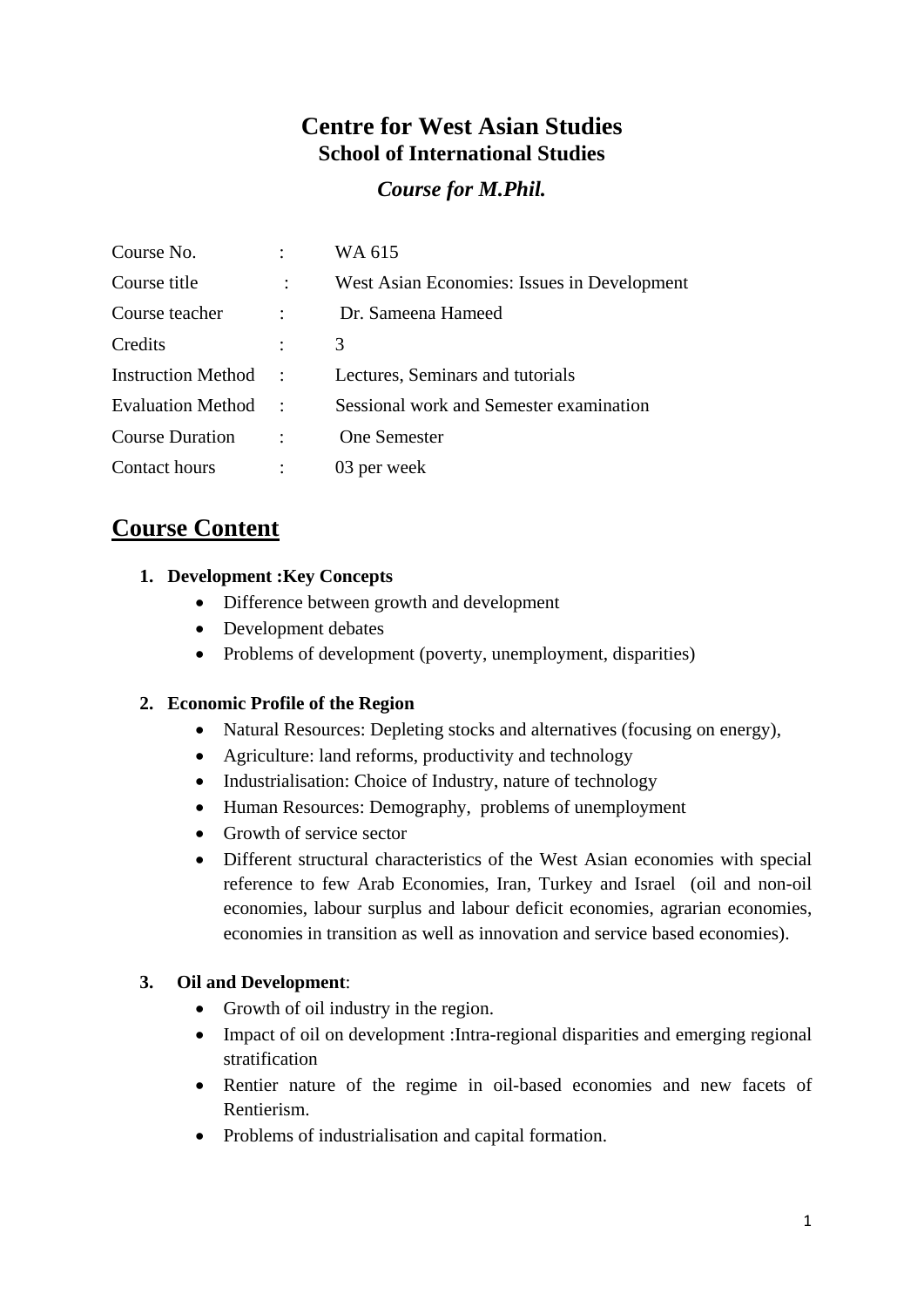### 4 **State and the Economy**

- Relative roles of the state and the market in development process.
- The different ramifications of process of economic liberalisation, privatisation of state enterprises, rise of informal sector in the economies of the region.
- Market and state failures in inclusive growth and development (disparities in regional distribution gender, minorities), Public Private Partnership.

## 5. **Development Strategies: an Appraisal**

- Plans and planning
- Comparative account of state led development strategies and the neoliberal regime in the region.
- Problems of unemployment and skill generation
- Land degradation and food security
- Poverty, social welfare policies, development challenges in conflict zones, economic disparities.
- Arab Spring-Economic dimensions

### 6. **West Asia in the World Economy**

- Role of trade in the development of the region.
- Foreign investment, aid and debt problem of the region.
- Development implications of globalisation, the labour and capital flows between West Asian and North African countries.

### **Suggested Readings**

Aliboni, Roberto ed., (2014), *Arab Industrialisation and Economic Integration*, London: Redwood Burn Limited.

Alizadeh, Parvin and Hakimian, Hassan eds., (2000), *The Economy of Iran: The Dilemma of an Islamic State*, London: I.B. Tauris.

Altomonte, Carlo and Ferrara, Massimiliano eds., (2014), *The Economic and Political Aftermath of the Arab Spring: Perspectives from Middle East and North African Countries*, Massachusetts: Edward Elgar Publishing Group.

Beblawiand, Hazem and Luciani, Giacomo eds., (2015), *The Rentier State* London: Routledge.

Bugra, Ayse and SavasKan, Osman (2014), *New Capitalism in Turkey: the Relationship between Politics, Religion and Business,* Cheltenham: Edward Elgar Pub. Ltd.

Chang ,Ha-Joon ed., (2006), *Rethinking Development Economics,* Anthem Press, Indian Edition.

Devlin , Julia C. (2010), *Challenges of Economic Development in the Middle East and North Africa Region*, Singapore: World Scientific Publishing Co. Ltd.